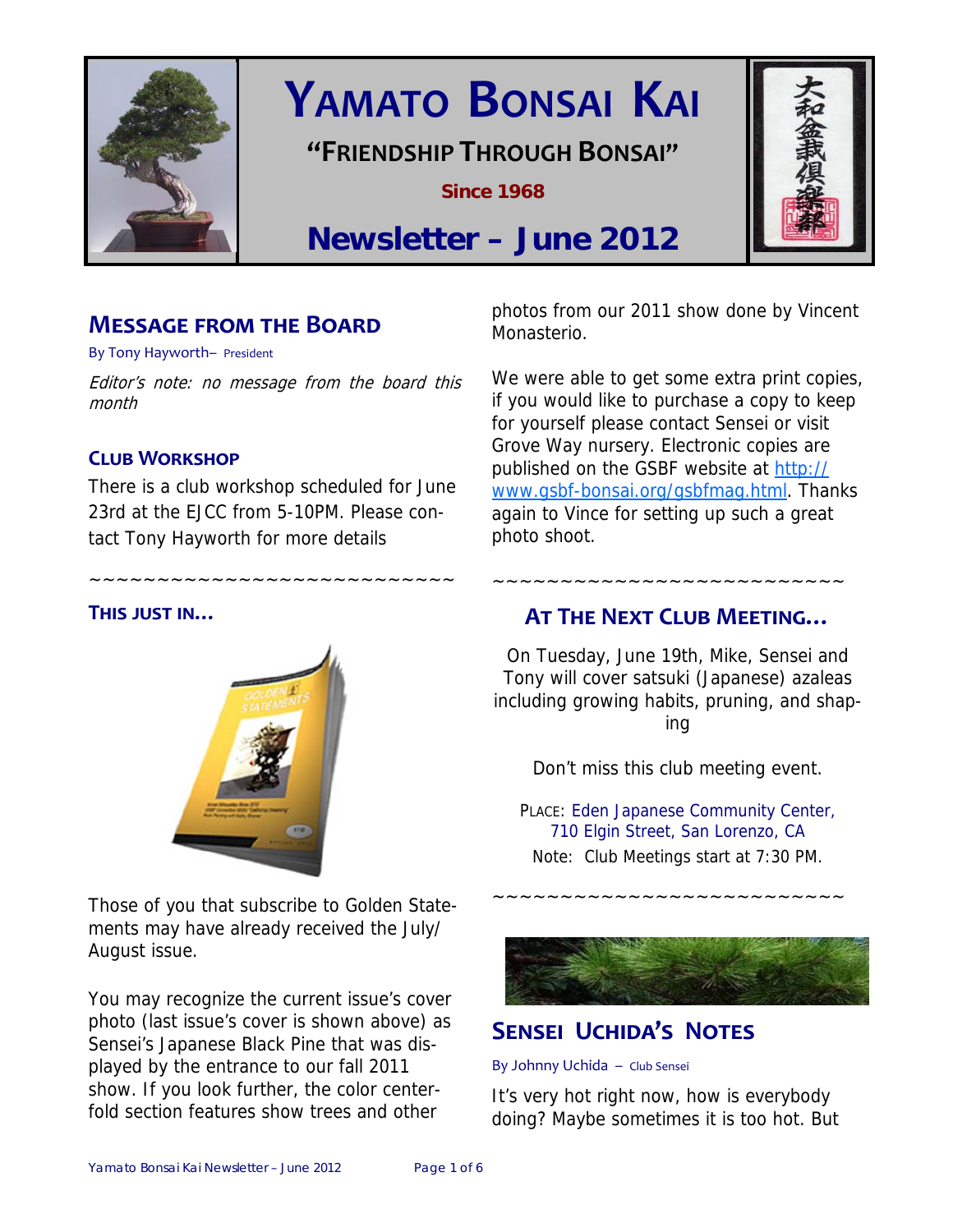we are fortunate to have this kind of hot weather, we shouldn't complain. About 2 weeks ago (June 2,3) BASA (Bay Area Satsuki Aikokai) club had a satsuki azalea show at the Lakeside Garden center in Oakland, and it was one of the nicest shows we have ever done. There was more color and many different kinds, it was so beautiful. A lot of people ask how you make such a pretty azalea I said Japanese azalea "does". Maybe the azalea club will gain more members?

Our Yamato meeting this month is about satsuki azaleas. If you have satsuki azalea, bring it to the meeting. We are going to discuss many things about how to grow satsuki azalea.

Also, you know our fall show is coming up in only 4 months. 4 months is plenty of time to prepare, you want to take extra care with the bonsai you plan to display. The more special care you take, the better the show. I will see you at the next meeting.

## **COMMITTEE ASSIGNMENTS & CONTACTS**

Contact Mike Butler or Tony Hayworth for any of the open committees or other assignments. We need volunteers to get the job done.

~~~~~~~~~~~~~~~~~~~~~

| <b>Committee</b>                                                 | Leader      | <b>Co-Leader</b> |
|------------------------------------------------------------------|-------------|------------------|
| <b>Security</b>                                                  | open        |                  |
| Construction<br><b>Projects</b>                                  | Mike Butler |                  |
| <b>Door Prize</b>                                                | open        |                  |
| (organize consola-<br>tion prizes for<br>after demo each<br>day) |             |                  |

| <b>Committee</b>                                                                      | <b>Leader</b>          | <b>Co-Leader</b> |
|---------------------------------------------------------------------------------------|------------------------|------------------|
| <b>Security</b>                                                                       | open                   |                  |
| Construction<br><b>Projects</b>                                                       | Mike Butler            |                  |
| <b>Door Prize</b><br>(organize consola-<br>tion prizes for<br>after demo each<br>day) | open                   |                  |
| <b>Show Chairper-</b><br>son                                                          | Mike Butler            | Tony             |
| <b>Location Ar-</b><br>rangements                                                     | Open                   |                  |
| <b>Vendors</b>                                                                        | Jack Ellis             |                  |
| <b>Advertising</b>                                                                    | open                   |                  |
| <b>Tickets</b><br>(admission & con-<br>solation prizes)                               | open                   |                  |
| <b>Hospitality</b><br>(kitchen & serving<br>room)                                     | Sandy, Emiko,<br>Diana |                  |
| Demo<br>(Saturday & Sun-<br>day)                                                      | Johnny, Mike,<br>Tony  |                  |
| <b>Setup and Take</b><br><b>Down</b><br>(Saturday / Sun-<br>day)                      | open                   |                  |
| <b>Yamato Plant</b><br><b>Sales</b>                                                   | Brian & Vince          |                  |
| <b>Silent Auction</b>                                                                 | open                   |                  |
| <b>Transportation</b><br>(storage / Tree -<br>pickup & return)                        | <b>Richard Paulos</b>  |                  |
| <b>Front Desk</b>                                                                     | Lucky                  |                  |
| (greeting; tickets;<br>literature<br>handouts)                                        |                        |                  |
| <b>Room &amp; Table</b><br>Layout                                                     | Michael Baker          | Tony             |
| <b>Raffle Sales</b>                                                                   |                        |                  |
| (just before and<br>during demo)                                                      |                        |                  |

## **BONSAI BASIC**

#### By Noah Hanna

June 20 marks the first day of summer this

. ~~~~~~~~~~~~~~~~~~~~~~~~~~~~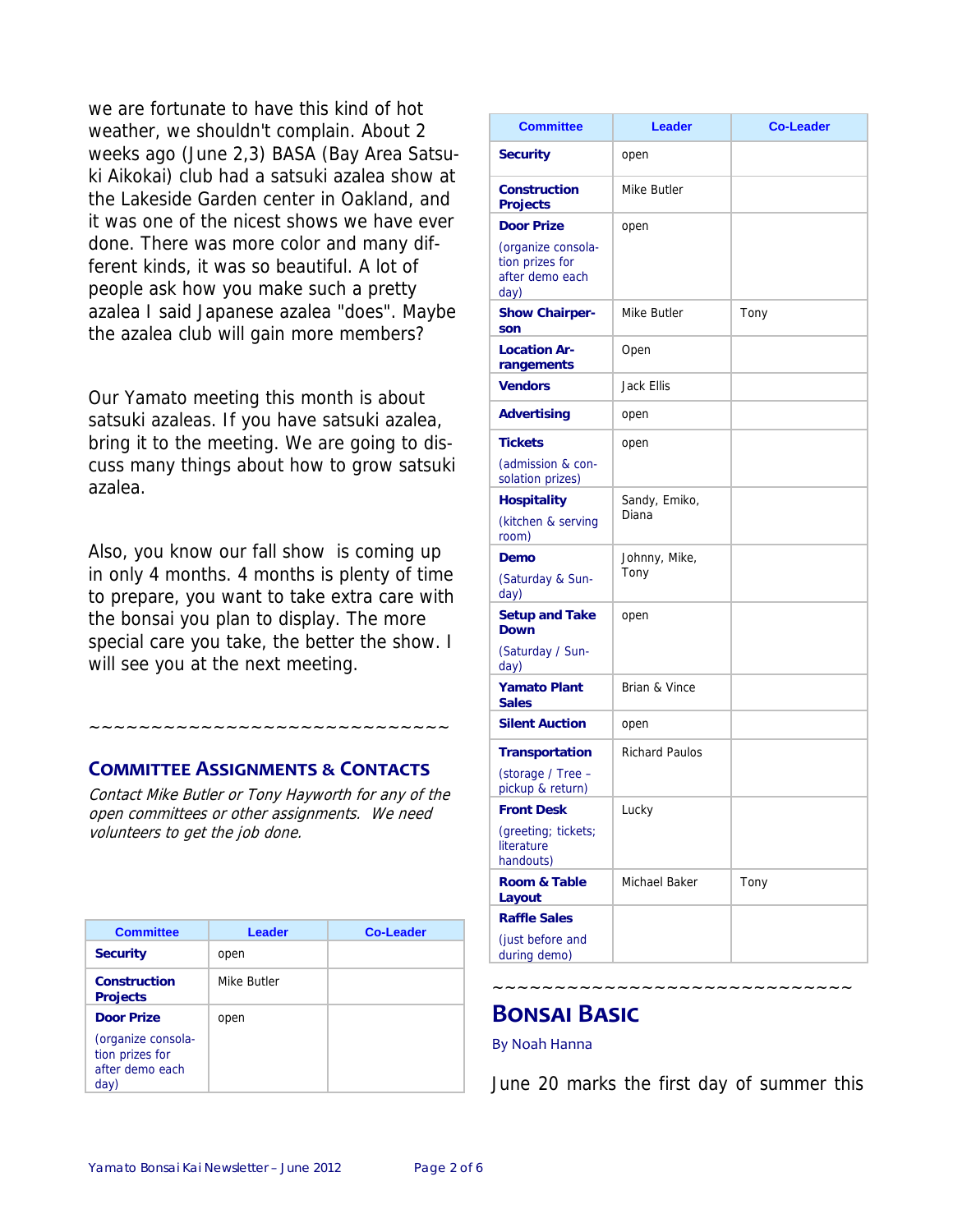year. Among other things, this means in most parts of the bay area you can expect to start seeing temperatures in the 80's, 90's, and above. Last weekend many of us saw temperatures over 100 degrees around the bay area.

Your junipers and black pines certainly won't mind the heat as long as you don't let them dry out too much. However, you may want to put more delicate trees such as Japanese maples and other broadleafs in a shady spot or put up shade cloth. Most bonsai tasks such as repotting are on hold at the moment, application of fertilizer will most likely continue for strong trees that are actively growing, but the heat will cause a certain amount of stress so be careful.

You can expect to need to water daily or sometimes more than once a day during the summertime. This does not replace the need to check the soil, if it is still saturated you do not want to continuously saturate the soil. Remember, learning to water is one of the most important things you can do as a student in bonsai. Watering too frequently can be as harmful as not frequently enough.

How much water you give, (as in how much water goes into the soil), can be important as well. Some soils, especially those with potting soil or peat moss, can become very difficult to rewet once they are dry. One of the ways you can see this is take a tree that came from a nursery that has a large amount of potting soil in a growing pot. On a hot day you can push your index finger way down into the soil and see that it is dry and powdery. If you were to put that nursery tree next to a bonsai tree in an inorganic bonsai soil with a large amount of akadama, pumice, lava, etc., water both pots for about

20-30 seconds, let it all drain out and then poke a finger in the soil you may be surprised at how different it feels between the two.

The tree with bonsai soil will be more uniformly moist and the extra water will drain more quickly. After 20-30 seconds the nursery soil will often be moist at the top level, but when you go down an inch or 2 the water has not fully penetrated and you will see that the tip of your finger will still hit dry powdery soil. Similar problems can happen when bonsai soil breaks down over time. So how do you deal with these differences in soils?

To really be sure the soil is saturated, you want to water until the soil is no longer taking up water you are giving it. This may be a few seconds, or you may need to water once, move on to other trees, and then water a second or third time when the water has had time to absorb water before it drains from the bottom of the pot. You know you have thoroughly watered when the water you apply at the top is almost immediately draining down and through the pot's drain holes.

I have heard some confusing advice on this over the years, so I want to clarify that "overwatering" your bonsai in simplest terms means you are not letting the tree dry out enough between waterings. This does not mean you want to apply less water when you actually do your watering. As a practice, any time I see that the soil has dried sufficiently, I fully saturate the soil as described above, whether it is a juniper, maple, or whatever. You want to let the soil dry out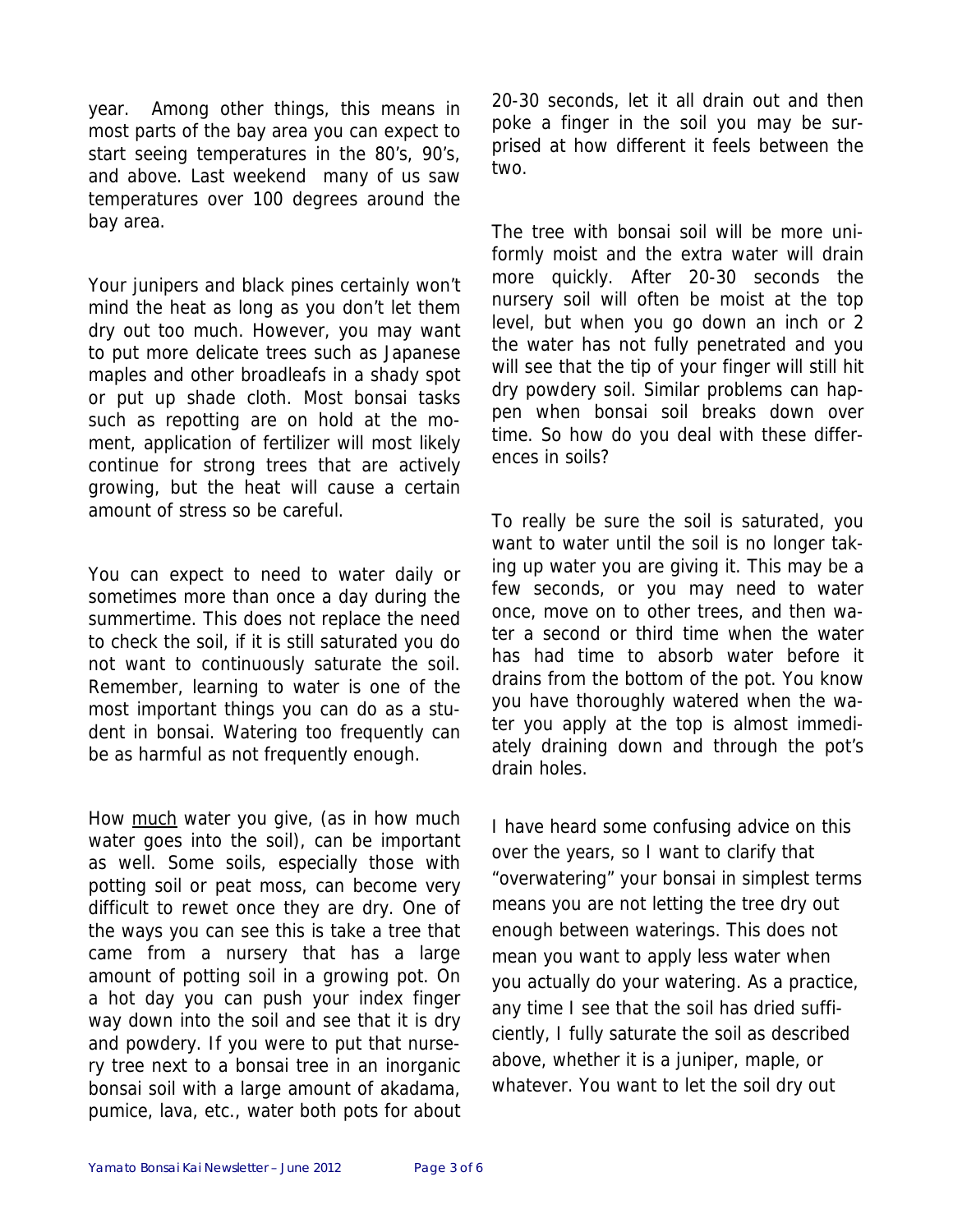somewhat between waterings, how dry will depend on the species. But you want to water thoroughly so all the roots get the water they need, and if I am watering once a week in the fall, or twice a day in summer, I check the pot and if it's drying out I give it a "good drink". Do some research and figure out how much water your tree needs, some species are particularly sensitive to overwatering or underwatering (or both). So check all of your trees every day or more often if needed, but don't water them until the soil has dried out a bit to let the roots "breathe".

Also, some trees really enjoy a misting of the foliage. You don't want to do this midday when it is extremely hot, but I will mist the foliage for junipers and redwoods all year round in the early morning and late afternoon as often as I can make time to do it. They seem to really like it and I have not had any problems doing this with most evergreens every day even if the soil in the pot doesn't need require watering. What do you think?



## **GSBF CALENDAR OF EVENTS**

(For a more complete list, please refer to Golden Statements calendar of events or visit the web site at www.gsbf-bonsai.org).

Some nearby scheduled events are:

## **June 2-3, 2012 Oakland, California**

**Bay Area Satsuki Aikokai:** Annual Satsuki Azalea Show at the Lakeside Garden Center, 666 Bellevue Avenue. Hours are 10 AM - 4 PM both Saturday and Sunday. Demonstration at 1 PM on both days, featuring Rick Garcia on Saturday and Johnny Uchida on Sunday. Sales area and benefit drawings. Free admission to the show. For more information, contact Ron Reid, 925-831- 2500.



## **PINE WORKSHOW/SEMINAR**

I will be holding a special workshop and Seminar on Black Pine cleanup on Saturday June 2nd at my home in Union City. Small donation is accepted. Contact me if you are interested in attending as a participant or observer. Phone Tony at 510-289-5731.

## **YAMATO CLASSIFIEDS**

**Pre-Bonsai and Bonsai - For Sale** – I have many bonsai and pre-bonsai material for sale… including some large landscape sized bonsai styled trees. I am overstocked and want to move this material to a good home. Is that you? I have a few pots for cheap also.

Contact Tony Hayworth early for best selection. Phone: 510-471-9238 or bonsaicho@comcast.net.

~~~~~~~~~~~~~~~~~~~~~~~~~~

## **THIS MONTH …**

A very Happy Birthday to:

19 – Linda Crater 25 – Patrick Baggett

Happy anniversary to: 4th –Sandy & Dave Barron 18th – Robert & Jeanne Fujimoto 27 – Kathy & Patrick Baggett ~~~~~~~~~~~~~~~~~~~~~~~~~~

## **About the Yamato Bonsai Club**

The Yamato Bonsai Club has a long and dis-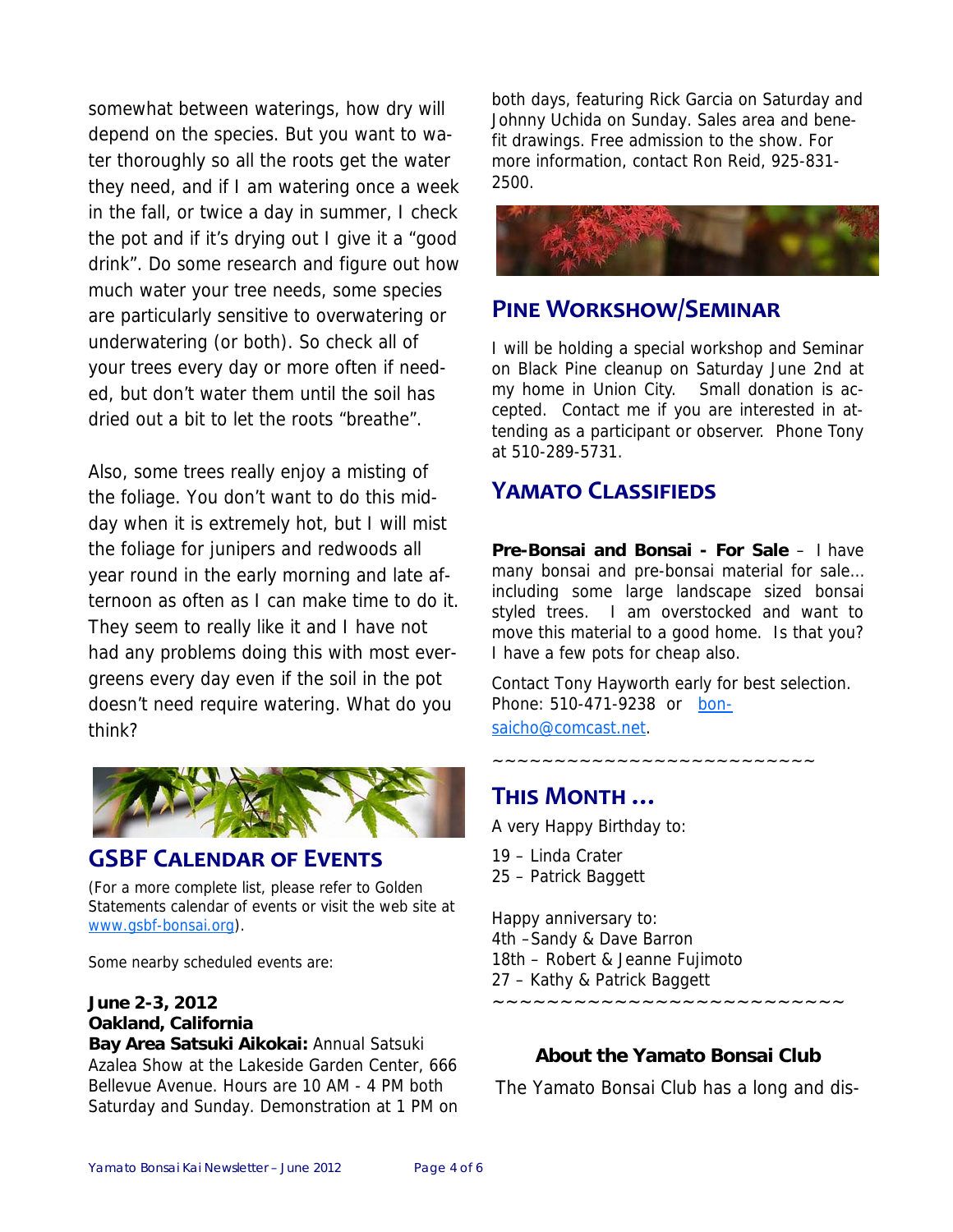tinguished history in the Bay Area. In 1968, the club was founded with six members including its first Sensei, Mr. Jimmy Inadomi from the Castro Valley area. Its second sensei was Mr. Juzaburo Furuzawa. Since 1976, the Yamato Bonsai Club has been under the guidance of Sensei John Uchida of Hayward.

Note: If you have moved or have update contact details, please notify Yamato Bonsai Kai, so that we may update our records. Thank you.



#### **Meeting Location Reminder**

Our monthly club meetings are now held at the Eden Japanese Community Center. The location address is 710 Elgin Street San Lorenzo.

~~~~~~~~~~~~~~~~~~~~~~~~~~~